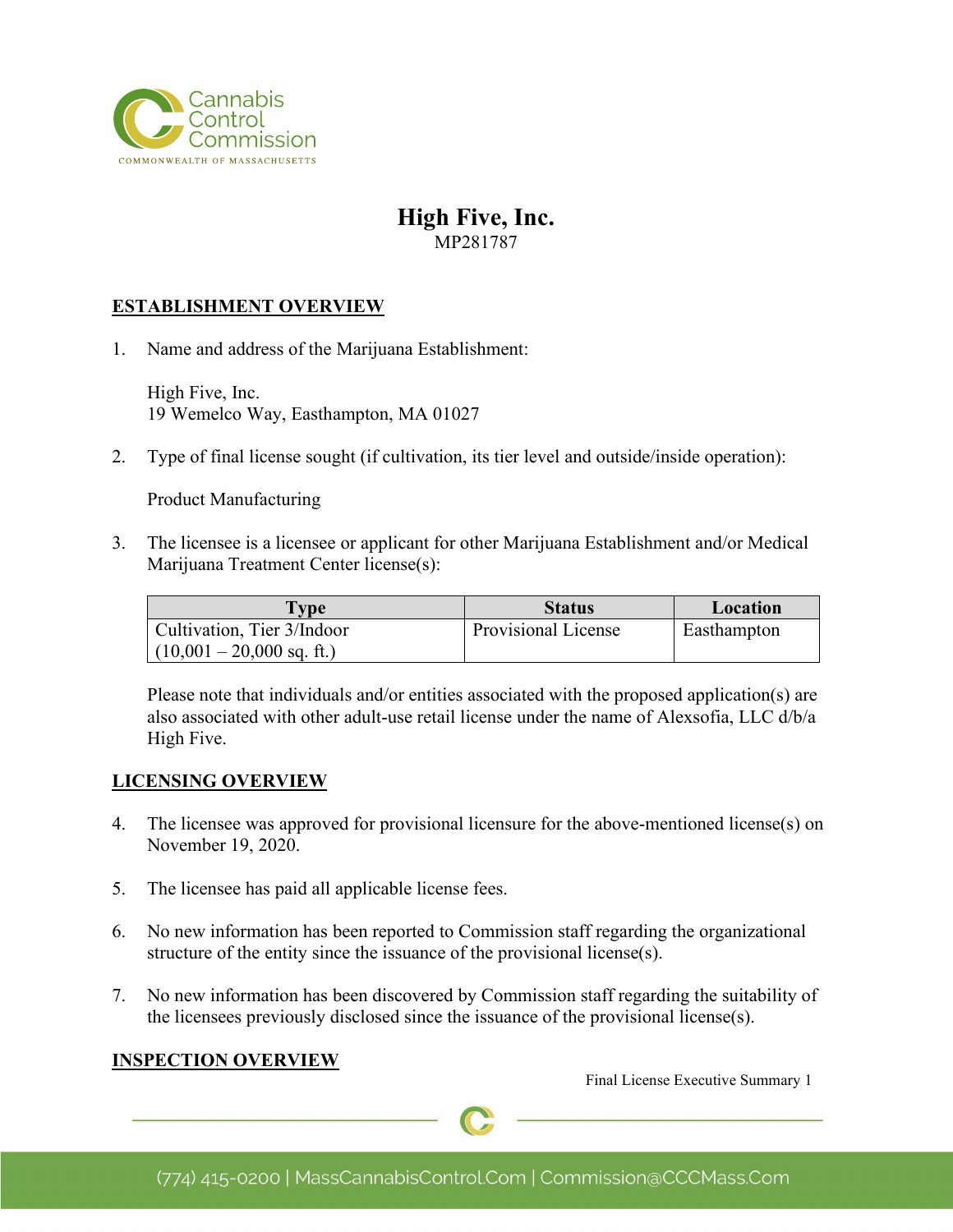- 8. Commission staff inspected the licensee's facility on the following date(s): January 6, 2022.
- 9. The licensee's facility was inspected by Commission staff and found to be in full compliance with the requirements listed in 935 CMR 500.105 through 935 CMR 500.160 as applicable.
- 10. No evidence was discovered during the inspection(s) that indicated the Marijuana Establishment was not in compliance with all applicable state laws and local bylaws or ordinances.
- 11. Specific information from Commission staff's inspection is highlighted below:
	- a. Security

Enforcement staff verified that all security-related requirements were in full compliance with Commission regulations. Some of the requirements verified include the following:

- i. The security of all entrances and exits;
- ii. Visitor procedures;
- iii. Limited access areas;
- iv. Verification of a primary and back-up security company;
- v. Presence of perimeter and duress alarms; and
- vi. All cameras complied with Commission requirements.
- b. Inventory and Storage

Enforcement staff verified that all inventory-related requirements were in full compliance with Commission regulations. Some of the requirements verified include the following:

- i. Secure storage of marijuana and marijuana products;
- ii. Sanitation and pest control measures; and
- iii. Inventory controls and procedures.
- c. Product Manufacturing Operation

Enforcement staff verified that all manufacturing-related requirements were in full compliance with Commission regulations. Some of the requirements verified include the following:

- i. Proposed product compliance; and
- ii. Safety, sanitation, and security of the area and products.
- d. Transportation

The licensee will not be performing transportation activities at this time.

Final License Executive Summary 2